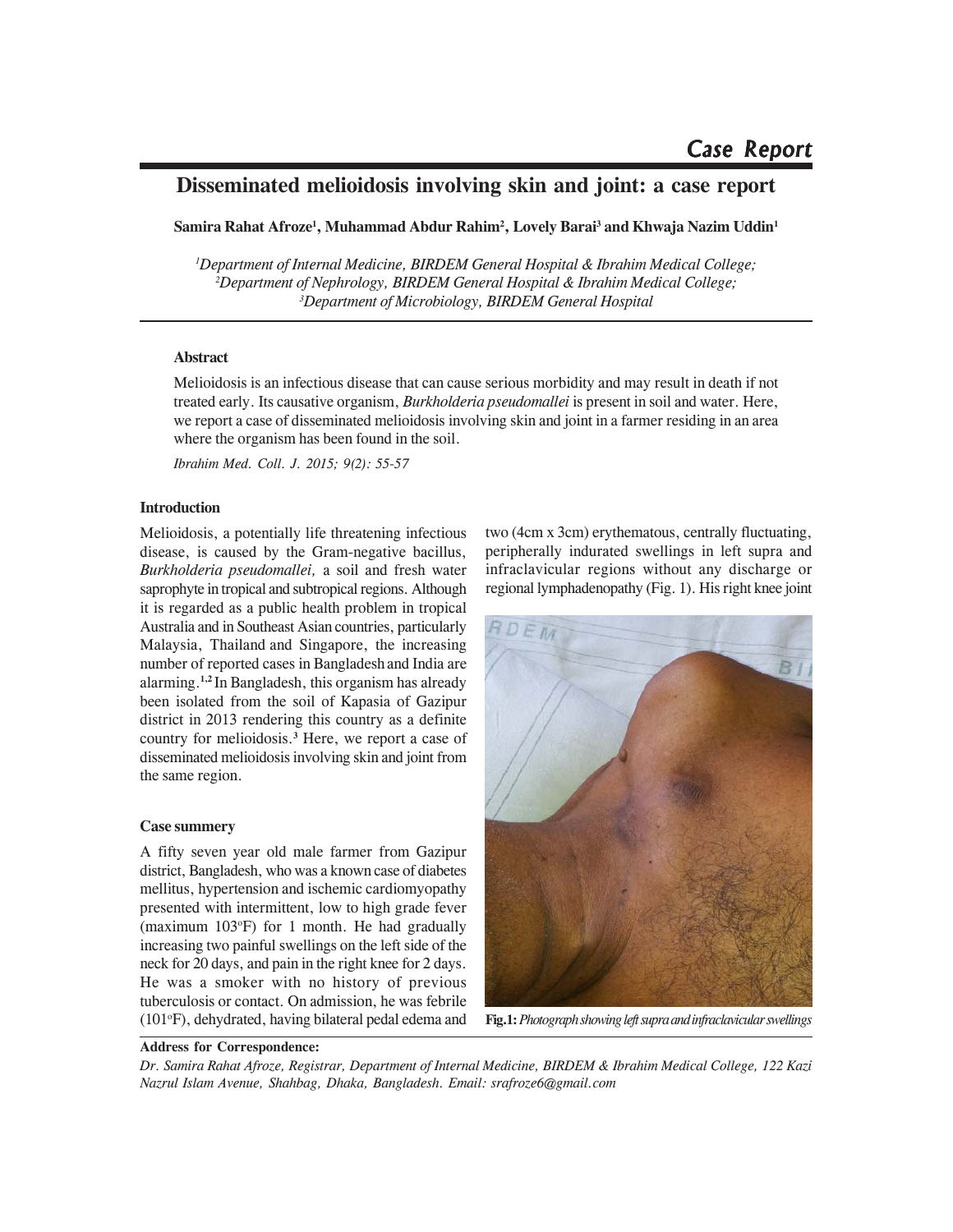

**Fig.2:** *X-ray of the right knee joint showing periarticular soft tissue swelling*

was initially mildly tender but on the  $4<sup>th</sup>$  day of hospitalization it became grossly inflamed with a positive patellar tap and ripple test. Initial investigations revealed neutrophilic leucocytosis (total leucocyte count 19.35x109 /L, neutrophil 89%), raised ESR (78 mm in  $1<sup>st</sup>$  hour) and serum creatinine (281.6) mmol/L, he had no evidence of previous renal impairment). He had uncontrolled blood sugar level (RBS-17.1 mmol/dl, HbA1c- 10.3%). Chest x-ray posterior anterior view was normal and x-ray of the right knee joint revealed periarticular soft tissue swelling (Fig 2), Montoux test at 72 hours was 6mm. Blood culture demonstrated growth of *B. pseudomellei* which was susceptible to cefixime, ceftriaxone, ceftazidime, cefotaxime, amoxycillin+clavulinic acid, ciprofloxacin, doxycycline, chloramphenicol, imipenem and piperacillin-tazobactum. It was resistance to co-trimoxazole. Cytology of the aspirate from left supraclavicular swelling, showed features of granulomatous inflammation with suppuration. Study of joint aspirate from right knee joint revealed raised leucocytre count (980 cells/cmm, 98% polymorphs) and Gram- negative bacilli. A final diagnosis of disseminated melioidosis presenting with septicemia, septic arthritis (right knee) and acute kidney injury (AKI) was made.

The patient was treated with intravenous imipenem (dose was adjusted according to renal function) and subcutaneous insulin. His general condition improved, joint swelling reduced and a repeat blood culture after 3 days showed no growth of the organism. The patient was discharged on request after two weeks with oral doxycycline (100mg bid) and amoxicillin-clavulanate (500/125mg bid) for 5 months. A follow up visit after 2 weeks showed disappearance of his neck swellings but his joint was mildly tender and swollen. However, no fluid could be aspirated. He was advised to continue his medications and start physiotherapy once his joint pain subsides. Unfortunately, the patient died of acute myocardial infarction 4 weeks after the follow-up visit.

#### **Discussion**

Melioidosis can affect any organ in the body with a wide spectrum of presentations ranging from acute to chronic, local to systemic and may even be subclinical. Most affected organ is the lung followed by skin and subcutaneous tissue.**1,2,4** Skin and soft-tissue infection comprise 13%-24% of clinical presentations.<sup>1</sup> Primary skin melioidosis is often localized and less severe than other forms of melioidosis. In northern Australia, there were no cases of bacteremia or death among the 32 patients seen over a 10-year period who had primary skin melioidosis.<sup>5</sup> In another study, large majority of patients with primary skin melioidosis had single lesions that were nonspecific in nature, with size varying from several millimeters to several centimeters. The most common presentation was with an ulcer, with or without purulent exudates. Other skin lesions included single pustules, boils, crusted erythematous lesions, and dry asymmetric erythematous flat lesions while cellulitis was rare.<sup>6</sup>

On the other hand in Southeast Asia, primary skin melioidosis has been reported to be associated with necrotizing fasciitis, sepsis and internal organ abscesses.4,7,8 Blisters, superficial erythematous pustules, clusters of violaceous skin abscesses, cellulites and subcutaneous abscesses have commonly been reported.<sup>1,4</sup>

Our patient presented in the disseminated form having cutaneous abscess, bacteraemia and septic arthritis. Previously, a melioidosis case was reported in Bangladesh having cutaneous and joint involvement who had a history of being treated as a case of tuberculosis with no response.9 Cutaneous presentation in a Bangladeshi returning traveler to Belgium was reported as well.<sup>10</sup> In these cases growth of *B.pseudomallei* was detected in either joint aspirate, pus from cutaneous lesions or both. In our case it was isolated from blood. Joint fluid analysis demonstrated Gram negative bacilli although culture showed no growth. Negative culture of joint fluid, in our case,